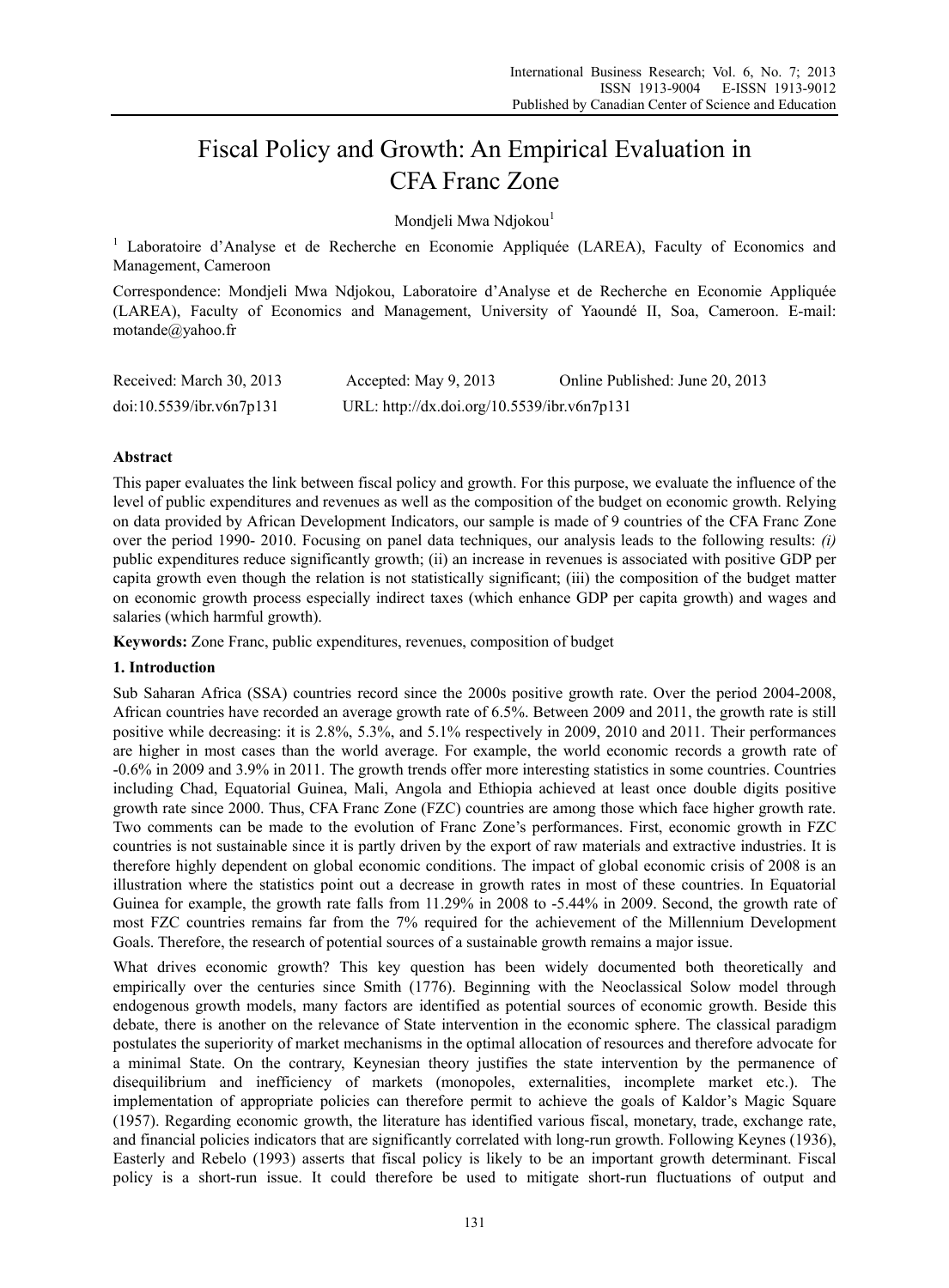employment. For the neoclassical growth model of Solow (1956), this statement is questionable. Fiscal policy has no effect on the long-run growth rate. Public policy neoclassical growth models consign the role of fiscal policy to one determining the level of output rather than the long-run growth rate since the steady-state growth rate is driven by the exogenous factors of population growth and technological progress (Note 3). But, following endogenous growth models, fiscal policy can play a role in the growth process. The pioneering contributions are the theoretical papers of Barro (1990), Romer (1990), and Lucas (1988, 1990). Lucas (1988) argues that public investment in education increases the level of human capital and this can be seen as a main source of long-run economic growth (Note 4). Moreover, Barro (1990) mentions the importance of government expenditure in public infrastructure for economic growth; Romer (1990) stresses the relevance of research and development expenditure as determinant of growth. Since these pioneering contributions, several papers (Note 5) provide mechanisms by which fiscal variables can affect long-run growth and there is a still an ongoing debate (See for example Carrère & de Melo, 2012; Ojede & Yamarik, 2012).

This paper extends the debate and the purpose is to evaluate the link between fiscal policy and economic growth in FZC countries. The challenges of the study are threefold. Firstly, there is no study to our knowledge of the abundant literature addressing this question in developing countries which form a monetary union with fixed exchange rate. As it is well known and following Mundell's incompatibility triangle, when countries are in monetary union with fixed exchange rate, they lose the possibility to use monetary policy as regulatory instrument. Fiscal policy is therefore the main instrument. Moreover, there is a renewed interest in the literature of effects of fiscal policy on the economy since the 2000s. Secondly, as in many SSA countries, FZC countries still face serious difficulties implementing fiscal policy. They are characterized by a growing informal sector, a weak private sector due to lack of incentives, unfair income distribution and higher proportion of the population affected by extreme poverty, vulnerability to external shocks, political instability, governmental and institutions inefficiencies. Thirdly, the paper attempts to address many issues of fiscal policy in relation with growth. Fiscal policy is generally analyzed on the expenditure and the revenue side. On expenditure side, several fiscal policy instruments (Note 6) are known to exhibit long-run effects. On revenue side, fiscal variables which influence the growth process are direct taxes, indirect taxes and grants. Generally, these questions are treated separately by empirical research except the study of Kneller et al (1999). In this paper, we evaluate the incidence of public expenditure and revenue and their respective composition on growth.

The result of this study confirms that there is a strong link between public expenditure and growth. Also, the study finds a positive association between government's revenues and economic growth although the relation is not significant. The budget's composition is also detrimental for growth. In this regard, wages and salaries (indirect taxes) affect negatively (positively) and significantly the growth process.

The rest of the paper is structured as follows. In section 2, we figure out the channels by which fiscal policy can affect growth. Section 3 outlines the empirical analysis. Section 4 draws conclusions and policy recommendations.

# **2. The Channels**

Since the 1960's, many studies have been looking at the relationship between fiscal policy and economy's growth rate. As mentioned earlier, the pioneer neoclassical model gives no role to fiscal policy variables in growth process. But, seminal work of Arrow and Kurz (1970) (Note 7) stress the existence of such a relation. They develop a model where consumers derive utility from private consumption as well as the public capital stock. Their model was in neoclassical tradition where public spending only affected economy's transitional growth rate. With introduction of endogenous growth models, fiscal policy becomes an important factor explaining the level of output and thus economic growth in any country. Therefore, a great number of studies explain theoretically and empirically the relation between fiscal policy and growth. The literature identifies many channels by which fiscal policy is transmitted into the economy. Without being exhaustive, we confine ourselves on influence of public spending, revenue and their components on growth.

The literature identifies three sources of public expenditure financing namely monetary financing, public debt and taxation. These different forms of financing are not neutral vis-à-vis economic growth. Nowadays, the possibility of monetary financing is reduced in most of the countries because of its negative effects on inflation. Public debt is another issue for government's authorities to finance their expenditures; but in this paper we focus mainly on taxation resources. The general point of view is that taxes are harmful for the economy's growth rate. Zagler and Dürnecker (2003), in a theoretical model, investigate on the relation between taxation and economic growth. According to the authors, two types of taxes exhibit a relation with the long run growth rate. The first one is taxation of labor and profits. Taxes on labor can affect economic growth through its impact on human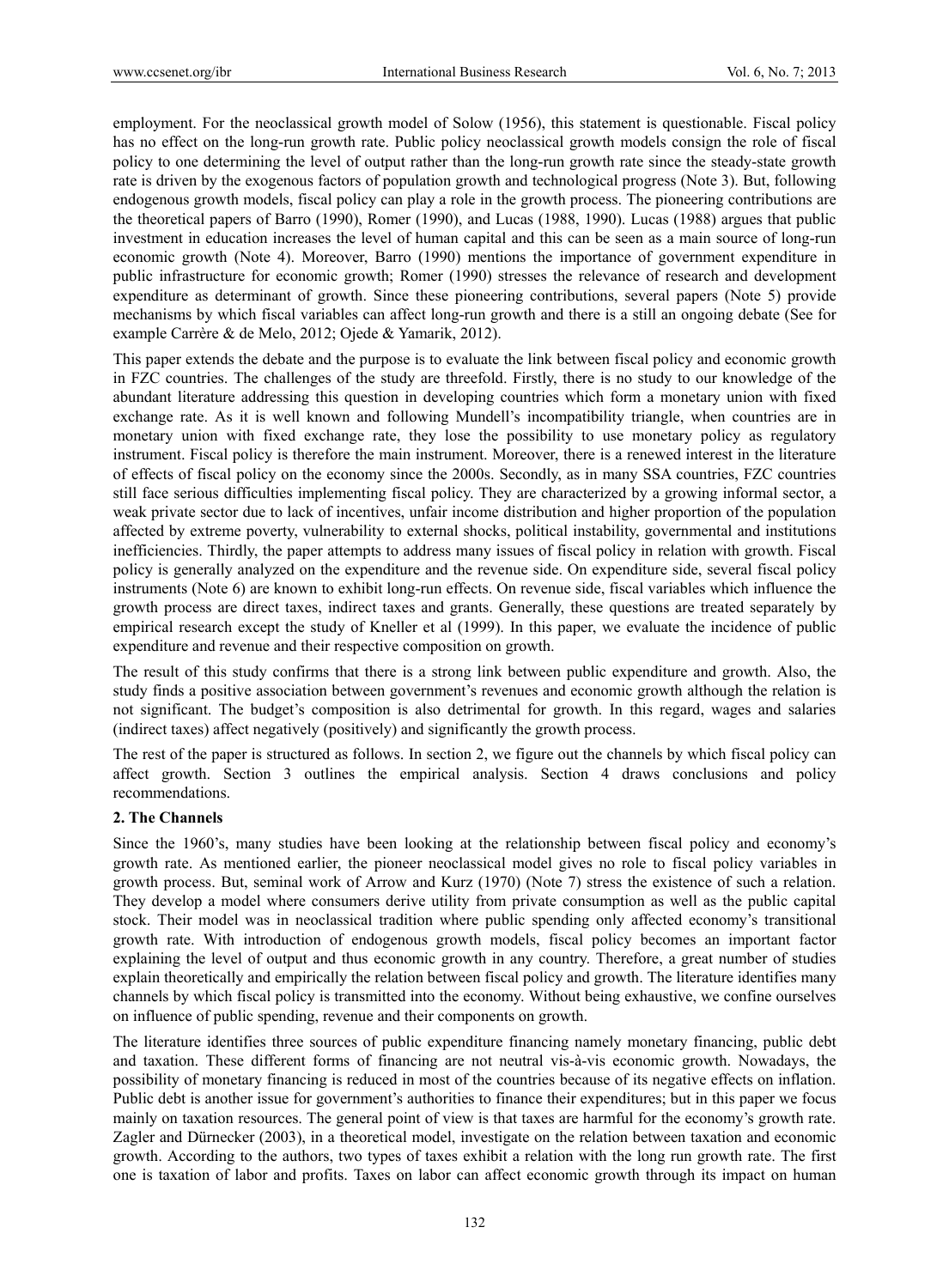capital. Thus, labor income taxation inhibits the accumulation of human capital when marginal benefits of schooling can be less than the marginal costs. The tax on profits also alters the growth rate of economy since it reduces amount of savings. The second type is taxation of capital and consumption. A capital income tax harms economic growth because of its negative effects on physical capital accumulation. The higher the capital income is, the higher the current consumption would be discouraging therefore accumulation of physical capital. Looking at the consumption taxation, effect on growth depends on how this tax is levied; if it's levied uniformly in all the products available to households, there is no impact. On contrary, if consumption taxation is not uniform, there is an impact depending on growth potential of firms producing the goods. The tax structure can also have important growth implications. Many studies on this point have been provided by Fiaschi (1999) and Kneller et al (1999). Several papers have attempted to identify the nature of relation between taxation and economic growth. Two main findings can be drawn from the existing literature. On one side, Uhlig and Yanagwa (1996), Mendoza et al (1997) mention the increasing relation between taxation and the fluctuations of output. On the other, Engen and Skinner (1996), Milesi-Feretti and Roubini, (1998) confirm the negative relationship between taxes and growth rate of the economy.

Regarding public spending, a great number of researchers study its effects on economic growth. Keynes (1936) was the first to figure out the relevance of public spending to mitigate disequilibrium faced by economy. Barro (1990) figures out how public spending can improve the growth process. But, to better analyze the role of public expenditures in growth process, it is useful to focus on composition of these expenditures. It is generally agreed that government consumption hampers economic growth since the higher taxes needed to finance the consumption expenditure reduce the incentive to invest. Government investment such as provision of infrastructure services is known to foster long-run growth (Note 8). A better distinction is the one given by Devarajan et al (1996) who divide public expenditure into productive and unproductive expenditures. Many fiscal indicators can be considered as productive expenditure such as public capital, public investment, public spending on health, education etc. The major unproductive expenditure category is social security expenditures. They may be of course some debate over the classification of expenditures as productive or non- productive. For example, while Summers and Heston (1988) classify defense and education as government consumption and hence unproductive, Barro (1991) models them as productive. Also, the general point of view is that productive expenditure is growth-enhancing while non-productive is not since it's purely consumptive. This statement is confirmed empirically Odedokun (1997), Aschauer (2000) and Bloom et al (2001) (Note 9). According to the authors, consumption expenditure is associated with upper per-capita real GDP growth and the relationship between capital component of public expenditure and per-capita growth is negative. Devarajan et al (1996) find opposite results.The composition of public outlays also matters in the growth process. For Gupta et al (2005), countries where spending is concentrated on wages tend to have lower growth, while those allocating higher shares to capital and nonwage goods and services enjoy faster output expansion. In the same line, Alesina and Perroti (1996) and Alesina and Ardagna (1998) find that budget composition matters in explaining different private sector responses to fiscal policy and hence the effects on growth.

Ultimately, the theoretical framework underlying empirical analysis carried out in this paper focuses on growth theory and its relation with fiscal policy. The latter can affect the former in short and long-run. Numerous channels through which the relationship exists are identified in the theory. If theory is reasonably clear, empirical evidence is not conclusive. The evaluation of some transmission channels of the relation between fiscal policy and growth is the main concern of the study. In fact, understanding the channel through which the fiscal policy affects growth can help to understand how to redirect public spending and revenue, and which component should be limited or promoted.

# **3. Empirical Evaluation**

# *3.1 Descriptive Approach*

Table 1 gives some descriptive statistics of the main variables of the study. It can be seen that economic growth rate is on average around 0.58% per capita per annum within the sample. This is partly justified by the poor economic performances during the decade 1990- 2000. Among the fiscal variables, different components of the budget represent on average less than 10% of the GDP. As reported in table 1, indirect taxes have the higher rate (9.23% of GDP on average) while direct taxes amount on average for only 5.565% of the GDP. Regarding the proportion of taxes on GDP, statistics show that they are largely below the average in SSA countries where direct and indirect taxes are on average around 20% of GDP. Public capital expenditures represent on average 7.173% of GDP. This ratio is not consistent in order to have a sustainable growth. Concerning the two main components of budget that are expenditures and revenues, their proportion to GDP are respectively on average 22.18% and 18.59% which it is in line with the statistic in other SSA countries.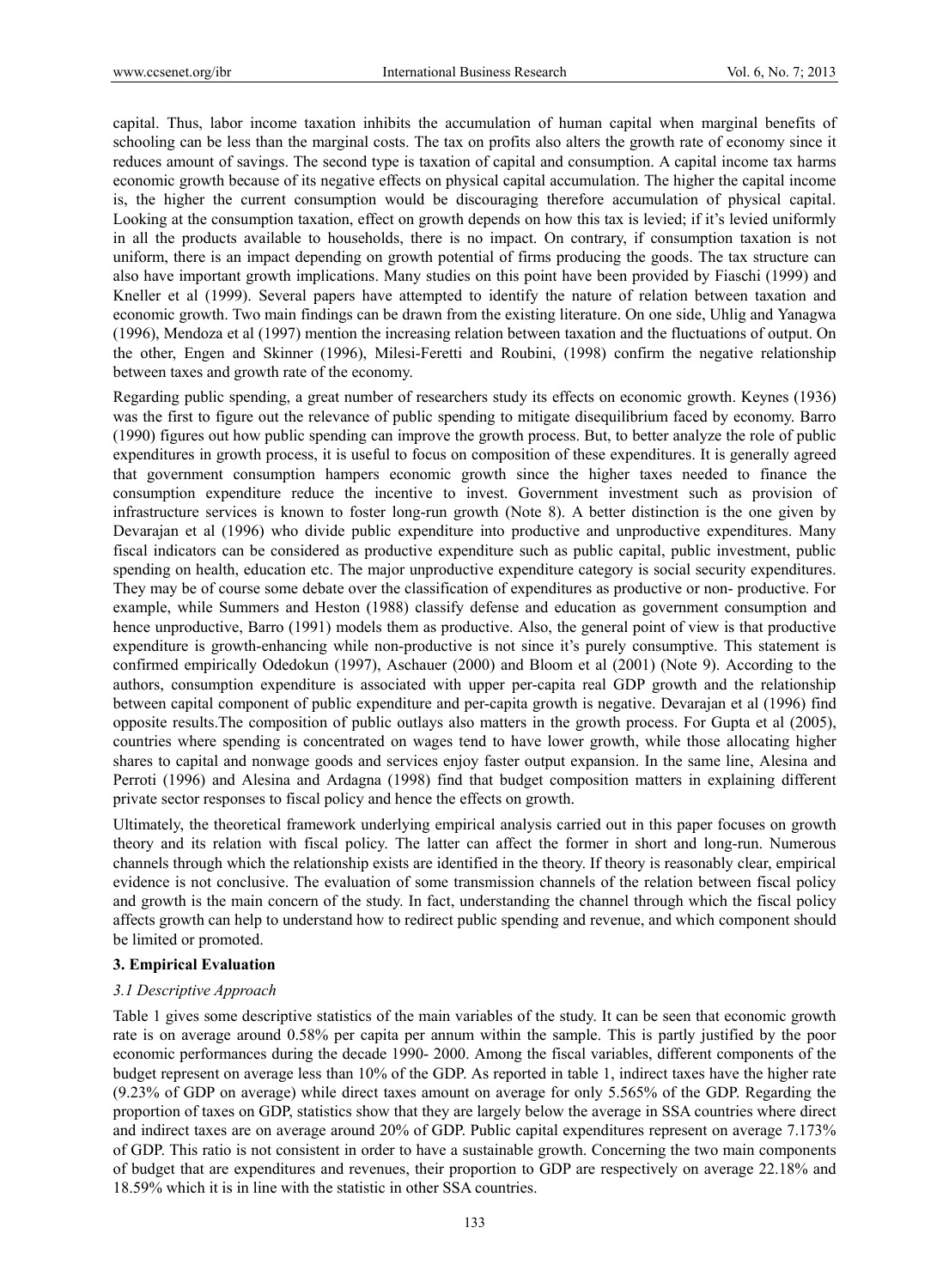| Variables                   | observations | Mean   | Standard deviation |
|-----------------------------|--------------|--------|--------------------|
| GDP growth per capita       | 189          | 0.538  | 3.223              |
| Public expenditures         | 189          | 22.934 | 6.343              |
| Revenues                    | 189          | 19.678 | 7.830              |
| Direct taxes                | 189          | 5.565  | 6.259              |
| Indirect taxes              | 189          | 9.493  | 3.516              |
| Wages and salaries          | 189          | 5.971  | 2.410              |
| Public capital expenditures | 189          | 7.173  | 3.783              |

#### Table 1. Descriptive statistics

Source: Authors 'calculations.

Note: The fiscal variables are in percentage of GDP.

Table 2 reports simple correlations between fiscal variables and economic growth. As reported in the table 2, some fiscal variables have a significant association with growth. For instance, higher public capital expenditures are associated with more favorable growth. Wages and salaries are negatively correlated with economic performance and this relationship is strong. The other fiscal variables have the expected sign although they are not significant. These preliminary findings are consistent with previous empirical evidence.

Table 2. Bivariate correlations (variables expressed as percentage of GDP)

| variables                   | Per capita real GDP growth | observations |
|-----------------------------|----------------------------|--------------|
| Public expenditures         | $-0.1134(0.1202)$          | 189          |
| Revenues                    | 0.0159(0.8276)             | 189          |
| Direct taxes                | 0.0615(0.4006)             | 189          |
| Indirect taxes              | 0.0586(0.4230)             | 189          |
| Wages and salaries          | $-0.4082(0.0000)***$       | 189          |
| Public capital expenditures | $0.3230(0.0000)***$        | 189          |

Source: Authors' calculations.

Note: Bilateral correlations using annual data from 1990 to 2010. \* Significant at 10%; \*\*Significant at 5%; \*\*\*Significant at 1%.

## *3.2 Econometric Method*

The relationship between fiscal policy and growth can be estimated by regressing the annual per capita GDP growth on a set of regressors, including fiscal variables and other control variables. Two specifications are used following Gupta et al (2005)'s paper. In the first model (model A), the fiscal variables are revenue and expenditure level captured as a share of GDP. The composition of revenue and expenditure are taken as fiscal variables in the second model (model B); this allow to address the question of which component of the budget mainly influence economic growth in FZC countries.

*Model A: Revenue and expenditure level of the budget and economic growth.* 

$$
g_{t} = a + \sum_{l=1}^{k} b_{l} Y_{lt} + \sum_{h=1}^{q} b_{h} A F V_{ht} + \varepsilon_{t}
$$
\n(1)

where  $g_t$  is the growth rate of GDP per capita at time *t*;  $Y_t$  is a vector of non-fiscal independent variables; and *AFV<sub>ht</sub>* is a vector of independent fiscal variables aimed at capturing the effect of revenue and expenditure level on growth. The fiscal variables in model A are taken as a share of GDP.

*Model B: Composition of revenue and expenditure and economic growth.* 

$$
g_{t} = a + \sum_{l=1}^{k} b_{l} Y_{lt} + \sum_{h=1}^{q} b_{h} B F V_{ht} + \varepsilon_{t}
$$
 (2)

where  $g_t$  is the growth rate of GDP per capita at time *t*;  $Y_t$  is a vector of non-fiscal independent variables; and *BFV<sub>ht</sub>* is a vector of independent fiscal variables aimed at capturing the effect of the composition of revenue and expenditure. These variables are measured in percentage of GDP. The revenue variables include: direct taxes and indirect taxes. The expenditure categories include: public sector wages salaries and public capital expenditures.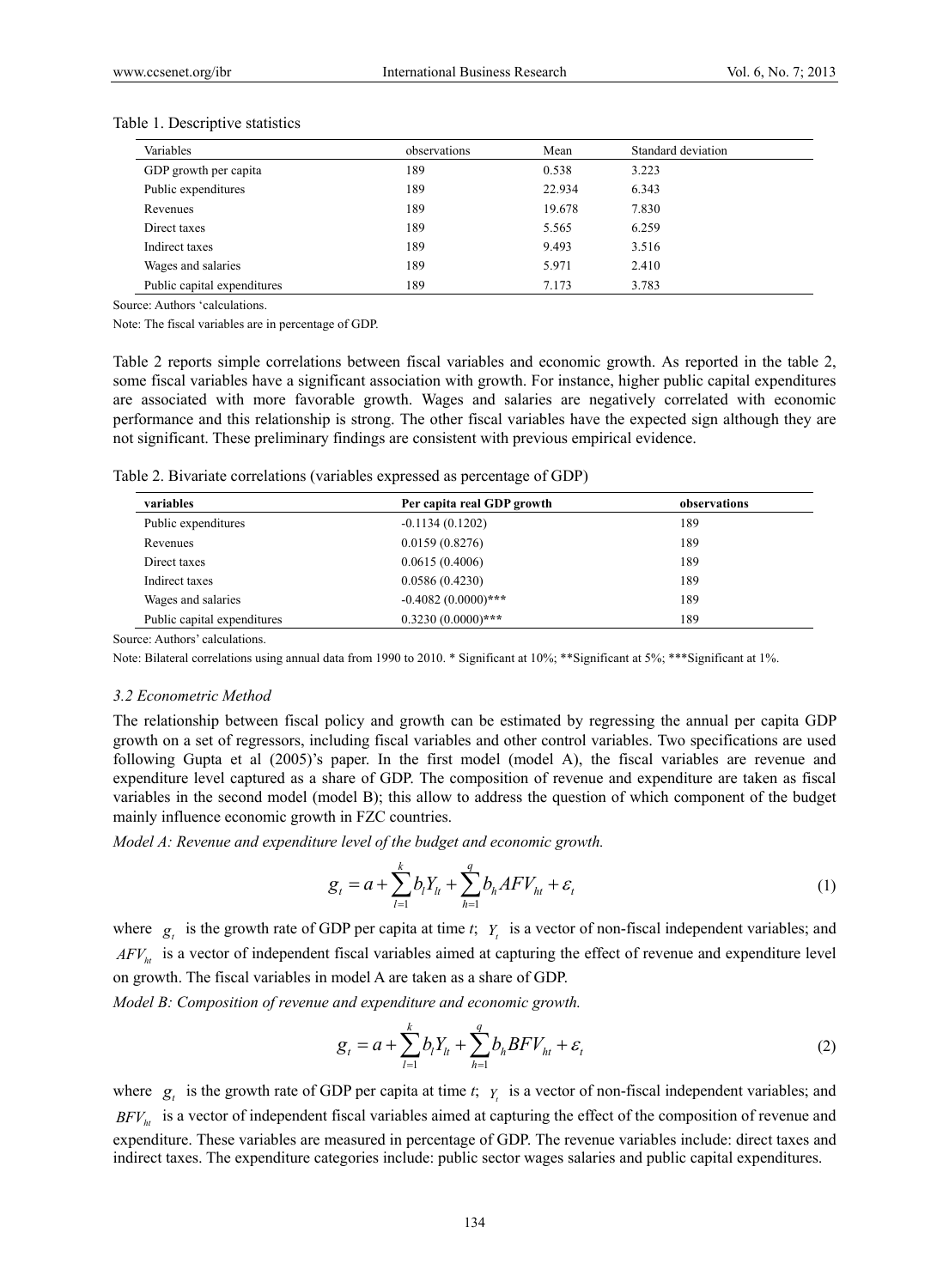# *3.3 Data and Sources*

Recall that the aim of this paper is to identify the channels by which fiscal policy affects growth. Two aspects of fiscal policy are examined in relation to their impact on growth. The first one considers the level of government budget while the second takes into account the composition of budget. The level of government budget identifies on one side the revenue captured by total revenues including grants. On the other side, we have the expenditures measured by total expenditures and net lending. The composition of budget comprises direct taxes, indirect taxes, public sector wages and salaries, public capital expenditures. Growth is measured by GDP growth per capita. It would have been useful to add more fiscal variables in the analysis notably variables that captures the expenditure composition of the budget; but due to data availability in all the countries of sample we limit ourselves to the variables listed. However, the chosen variables can be classified into one of the following categories: distortionary or non-distortionary taxation and productive or non-productive expenditures. According to Barro (1990), direct taxes are considered as distortionary taxation while indirect taxes are non-distortionary (Note 10). Public capital expenditures are known as productive. According to Kneller et al (1999), wages and salaries can be classified into productive expenditures whereas Devarajan et al (1996) consider them as unproductive. But in our study, we consider that wages and salaries are non productive because of the weakness of the public sector in FZC notably in terms of efficiency.

Non-fiscal variables are taken as control variables in the different models. The choice of control variables is crucial because the introduction of particular control variable can wipe out the bivariate relationship between indicators of fiscal policy and growth (Easterly & Rebelo, 1993). Thus, it is necessary to consider which information to include in growth regression as control variables. Sala-i-Martin (1997) has identified 60 variables to be significant in at least one growth regression. In a more rigorous analysis, Levine and Renelt (1992) show that average investment share to GDP, initial log of GDP per capita, initial human capital and average growth rate of the population are correlated with growth. In our study, four control variables are included in different models. The first one (private investment) captures the effect of private sector on growth. Private investment is captured by private gross fixed capital formation as percentage of GDP. The influence of external sector activity is also important; in this vein openness is a variable found to be significant in many cross-country growth regressions. Therefore, openness of the economy is the second control variable and it is measured as the sum of export and import of goods and services as a share of GDP. The third variable is labor force taken as a growth rate. Since it's agreed that human capital contributes to enhance growth, we also control the level of initial primary enrollment measured by gross primary school enrollment ratio.

Our data set covers 9 countries namely Benin, Burkina Faso, Cameroon, Congo, Gabon, Ivory Coast, Mali, Niger and Senegal for the period 1990- 2010. The data are annual and are obtained from African Development Indicators database. Due to the short sample period, we cannot follow the standard practice of taking 5 year averages to remove the effects of business cycle; but following Gupta et al (2005), business cycle may be weaker in low-income countries due to absence of automatic stabilizers. Moreover, Folster and Henrekson (1997) find that the pattern of the relationship is similar even though there is a change in the significativity level when annual data are used rather than three, five and ten years interval.

# *3.4 Results and Discussions*

The first analysis is to test for stationary properties of the series. In our study we run the *Im, Pesaran and Shin* (IPS) unit root test to determine whether the variables are stationary or not. The IPS test is the most often used in practice because it is simple and easy to use. However, it's more powerful than Levin and Lin test. The IPS test is based on the well-known Dickey-Fuller procedure. The IPS test combine information from time series dimension with that from cross section dimension. Its specification include time trend. The results show that all the variables are stationary in level.

After, we run a likelihood ratio test to see whether there is heterogeneity in the data especially if it's possible to detect individual effects. For this purpose, we estimate a panel data with fixed effects. The statistic of Fisher test gives the value 3.49 with a probability of 0.0009 and 2.82 with a probability of 0.0058 respectively for model A and model B suggesting that the null hypothesis of the test is rejected. Therefore, we can estimate a panel data by specifying individual effects. The problem is now to choose between fixed effects models and random effects models by running the Hausman test. The Hausman test favors the specification of a fixed effect models.

Another problem that is encountered in panel data estimation is the presence of heteroskedasticity and autocorrelation. There are several cases where heteroskedasticity can arise. Most often it appears in a form where error term is correlated with one of independent variables or with the dependent variable. We run conventional test and detect that variance of errors are not constant and there is a serial correlation in the residual. To address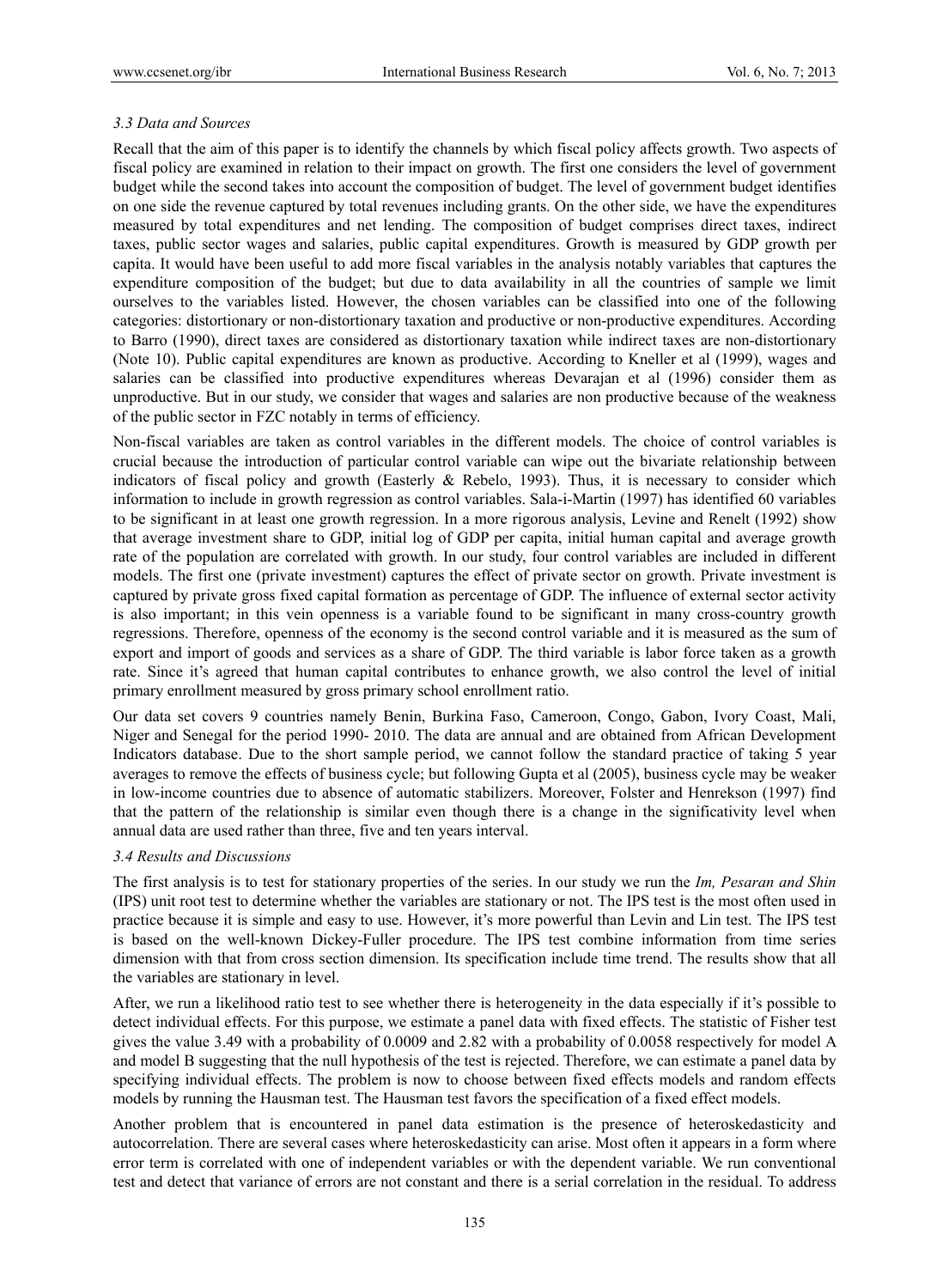this, we run a general least square (GLS) estimation. The following table summarizes the main findings.

Table 3. Expenditures, revenues, budget composition and growth in CFA Zone: fixed effects

| <b>Variables</b>            | <b>Model A</b>           | <b>Model B</b> |
|-----------------------------|--------------------------|----------------|
| Public expenditures         | $-0.183***$              |                |
|                             | 0.000                    |                |
|                             | $(-3.99)$                |                |
| Revenues                    | 0.023                    | $\overline{a}$ |
|                             | 0.592                    |                |
|                             | (0.54)                   |                |
| Direct taxes                | $\overline{a}$           | 0.042          |
|                             |                          | 0.370          |
|                             |                          | (0.90)         |
| Indirect taxes              | $\overline{a}$           | $0.144*$       |
|                             |                          | 0.051          |
|                             |                          | (1.95)         |
| Wages and salaries          | $\overline{\phantom{a}}$ | $-0.636***$    |
|                             |                          | 0.000          |
|                             |                          | $(-6.16)$      |
| Public capital expenditures |                          | 0.069          |
|                             |                          | 0.440          |
|                             |                          | (0.77)         |
| Labor force                 | 0.037                    | 0.051          |
|                             | 0.426                    | 0.240          |
|                             | (0.80)                   | (1.17)         |
| Primary school enrolment    | $-0.025***$              | $-0.0019$      |
|                             | 0.006                    | 0.847          |
|                             | $(-2.72)$                | $(-0.19)$      |
| Private investment          | $0.225***$               | 0.084          |
|                             | 0.000                    | 0.120          |
|                             | (4.80)                   | (1.55)         |
| Openness of the economy     | 0.009                    | $-0.0022$      |
|                             | 0.383                    | 0.849          |
|                             | (0.87)                   | $(-0.19)$      |
| Constant                    | 0.003                    | $-1.056$       |
|                             | 0.998                    | 0.510          |
|                             | (0.00)                   | $(-0.66)$      |
| Number of observations:     | 189                      | 189            |
| Number of groups:           | 9                        | 9              |
| Number of time period:      | 21                       | 21             |
| Wald chi <sub>2</sub> :     | 30.49                    | 70.07          |
| $Prob > chi2$ :             | 0.0000                   | 0.0000         |

Note: \* Significant at 10%; \*\*Significant at 5%; \*\*\*Significant at 1%.

Dependent variable: GDP growth per capita; all the explanatory variables are measured as percentage of GDP except for Labor force (percentage of total population) and primary school enrolment. T-student is given in parentheses.

As reported in table 3 (model A), the growth is significantly affected by public expenditures, primary school enrolment and private investment. It's well documented that private sector play key role in the growth process. Concerning primary school enrolment, it's relation with growth is negative. Gupta and al (2005) also find that there is a negative and significant relation between primary school enrolment and GDP growth. Focusing on fiscal variables, we find an overwhelmingly strong negative relation between public spending and GDP per capita growth. The rationale of the result is that in developing countries, most governments do not focus on more productive items of budget. This result is the same as Barro (1997) and Folster and Henrekson (1997) which find a significant negative relationship between government spending and growth. But the magnitude of this relationship is weak. An increase of 1% of public spending decreases economic growth by 0.183%. Devarajan et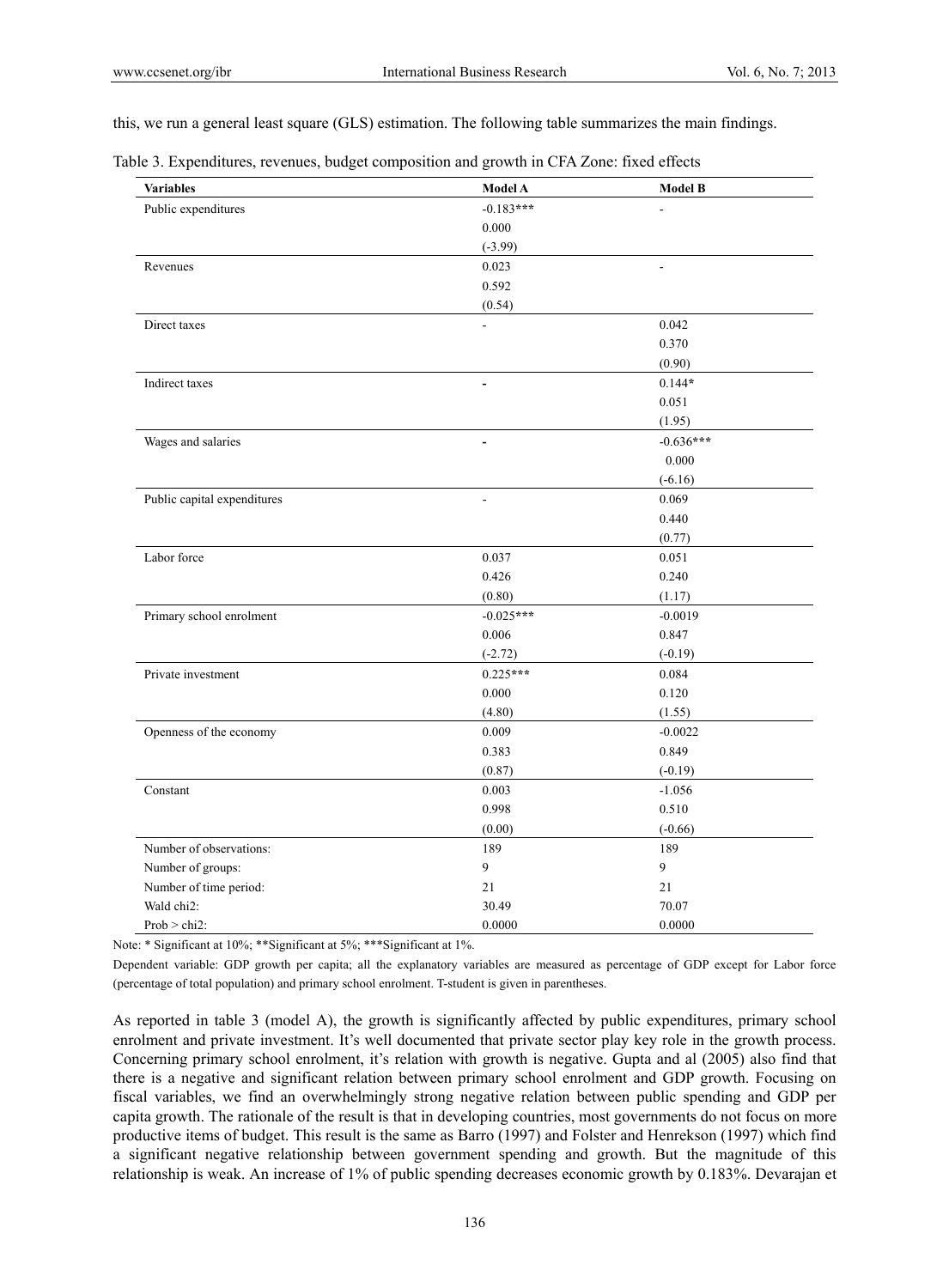al (1996) find an opposite result; the effect of total government expenditure on per-capita growth is positive but statistically insignificant.

However, the study highlights a positive association between revenues and growth in CFA zone countries as suggest by theory and empirical studies although Afonso and Furceri (2008) find a negative relationship. But in our study, the relation is not significant and the value of parameter is even very small. We can therefore conclude that FZC countries do not mobilize enough revenues that can boost economic growth. This conclusion is confirmed by the estimation of model B which results are reported in table 3. We observe that direct taxes have a positive and non-significant effect on growth even when we remove indirect taxes from the regression. This result raises the following comments. First, FZC countries can be considered as being in the increasing part of the Laffer's curve where taxes are growth enhancing. The increase in tax rates increases the amount of revenues of government which would finally promote growth. Second, the level of taxation is far from the optimal point since the contribution of direct taxes on growth is not significative. Otherwise, international comparisons show that tax burden in Less Developing countries (LDCs) is generally about half of the one in industrialized countries.

The other budget variables have also the expected sign. Wages and salaries influence negatively and significantly the growth; its estimated coefficient is 0.636. Gupta et al (2005) obtains similar result in low income countries. Wages and salaries are taken as government consumption and in general the government consumption is considered to hamper economic growth; although it seems obvious that certain categories of government consumption are expected to support growth such as infrastructure, education, and health expenditures. The second variable that significantly affects growth is indirect taxes as in Kneller et al (1999)'s paper. The estimate suggests that an increase of 1% percent indirect taxes raises growth by 0.144%. The rationale behind this result is that indirect taxes like consumption taxes don't affect investment decision and reduce returns to investment and therefore can be growth-enhancing. On the contrary, as consumption of good and services is increasing, the amount of indirect taxes increases and can therefore affect growth. The study of Afonso and Fuerceri (2008) leads to a reverse result; an increase of one percentage point in indirect taxes ratio lowers growth by 0.30 (0.40) percentage points for the OECD (EU) countries.

Although public capital expenditures and private investment are positively associated with GDP, their respective coefficients are not significant. According to Sala-i-Martin (1997) government investment appears to affect growth in a significant way especially in developing countries. But the result of our study is somewhat surprising for private investment notably since it's known as affecting growth significantly like in the estimation of model A. Such a result may come from the inclusion of private investment and public capital expenditure in the same growth equation. In fact, when we run a regression of model B without one of the two variables, the other became significative and has the expected sign.

# *3.5 Robustness Analysis*

In this section we test the robustness of the above results. The estimation of models A and B assume that all of the right-hand side variables are exogenously determined. For example, Keynesian propositions treat public expenditures as an exogenous factor. But there is a possibility of simultaneity between fiscal variables and growth or reverse causality. As Earsterly and Rebelo (1993) and Hsieh and Lai (1994) discuss, the most likely sources of simultaneity in the regression are business cycle effects and Wagner's law. The Wagner's law expresses the tendency of government expenditure to be higher at higher levels of per capita GDP. This implies that fiscal variables like public expenditure can be treated as an outcome, or an endogenous factor rather than a cause of GDP growth. In fact, the ratio of government spending to GDP is likely to increase if the nominal expenditure is fixed as the economic growth slows down. Thus, estimation techniques that do not take into account this endogeneity will yield biased and inconsistent parameter estimates.

GMM and instrumental variables are methods addressing concerns about endogeneity. Since the GMM method is not applicable in our study, we estimate the previous models using instrumental variables methods. But the selection of instruments is a difficult task. Our choice follow Folster and Henrekson (1997) and Kneller et al (1999) papers and use the first difference of fiscal variables as instruments. Table 4 reports the result of regression with instrumental variables. Comparing the instrumental variables estimation with those in table 3, it is clear that the fiscal effects identified earlier are not simply the result of endogeneity. Coefficients sign are unchanged and the magnitude of the variables is quite similar. Accounting for the endogeneity of fiscal variables does not improve the robustness of result as in the baseline regression.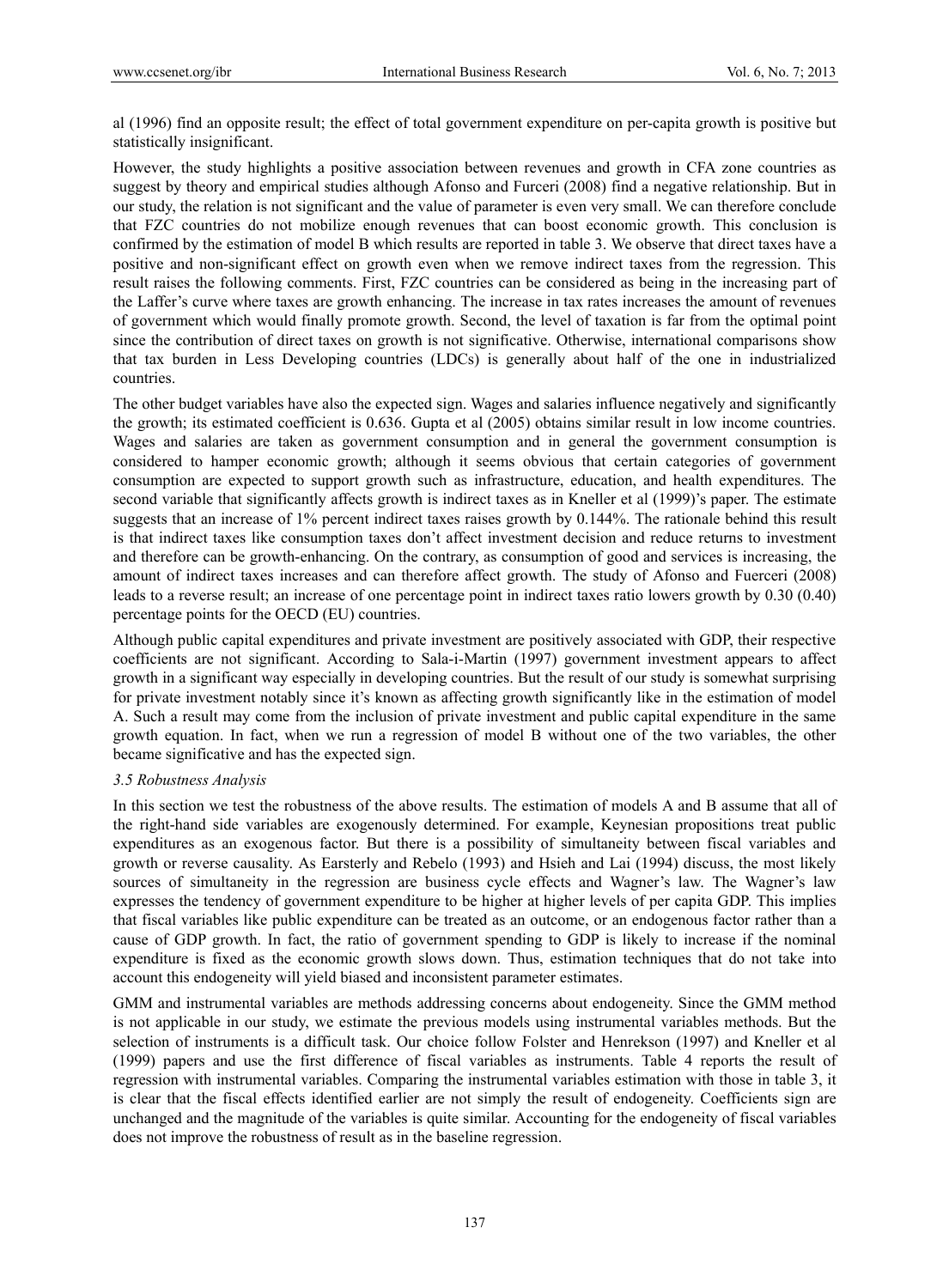| <b>Variables</b>            | <b>Model A</b> | <b>Model B</b> |
|-----------------------------|----------------|----------------|
| Public expenditures         | $-0.181**$     |                |
|                             | $0.002\,$      |                |
|                             | $(-3.07)$      |                |
| Revenues                    | 0.045          |                |
|                             | 0.325          |                |
|                             | (0.98)         |                |
| Direct taxes                |                | $-0.076$       |
|                             |                | 0.375          |
|                             |                | $(-0.89)$      |
| Indirect taxes              |                | $0.408**$      |
|                             |                | 0.013          |
|                             |                | (2.49)         |
| Wages and salaries          |                | $-0.903***$    |
|                             |                | 0.000          |
|                             |                | $(-5.41)$      |
| Public capital expenditures |                | $-0.050$       |
|                             |                | 0.689          |
|                             |                | $(-0.40)$      |
| Labor force                 | $-0.056$       | $-0.090$       |
|                             | 0.802          | 0.673          |
|                             | $(-0.25)$      | $(-0.42)$      |
| Primary school enrolment    | 0.013          | 0.005          |
|                             | 0.376          | 0.743          |
|                             | (0.89)         | (0.33)         |
| Private investment          | 0.096          | 0.048          |
|                             | 0.170          | 0.480          |
|                             | (1.37)         | (0.71)         |
| Openness of the economy     | 0.036          | $-0.039$       |
|                             | 0.145          | 0.174          |
|                             | (1.46)         | $(-1.36)$      |
| Constant                    | 0.727          | 7.543          |
|                             | 0.933          | 0.382          |
|                             | (0.08)         | (0.87)         |
| Number of observations:     | 189            | 189            |
| Number of groups:           | 9              | $\mathbf{9}$   |
| Number of time period:      | 21             | 21             |
| Wald chi <sub>2</sub> :     | 34.94          | 62.06          |
| $Prob > chi2$ :             | 0.0000         | 0.0000         |

Table 4. Expenditures, revenues, budget composition and growth in CFA Zone: estimation by instrumental variables

Notes: \* Significant at 10%; \*\*Significant at 5%; \*\*\*Significant at 1%.

Dependent variable: GDP growth per capita; all the explanatory variables are measured as percentage of GDP except for Labor force (percentage of total population) and primary school enrolment. T-student are given in parentheses.

## **4. Conclusions and Policy Recommendations**

Stylized facts, theory and empirical studies clearly point out that there is a relation between fiscal variables and economic growth. This relation depends on the level as well as the composition of government revenues and public expenditures. The aim of our paper was to evaluate the link between fiscal policy and economic growth. We have attempted to test this relationship using a data set for 9 FZC countries over the period 1990-2010. Our methodology focuses on panel data analysis when we use general least square (GLS) technique to account for heteroskedasticity and autocorrelation. To overcome the possibility of reverse causality between fiscal variables and growth or the problem of endogeneity, we estimate our empirical models by instrumental variables methods.

Consistent with previous findings in the literature, results point to a significant relationship between some fiscal variables and growth. Public expenditures for instance affect negatively and in significant manner the per capita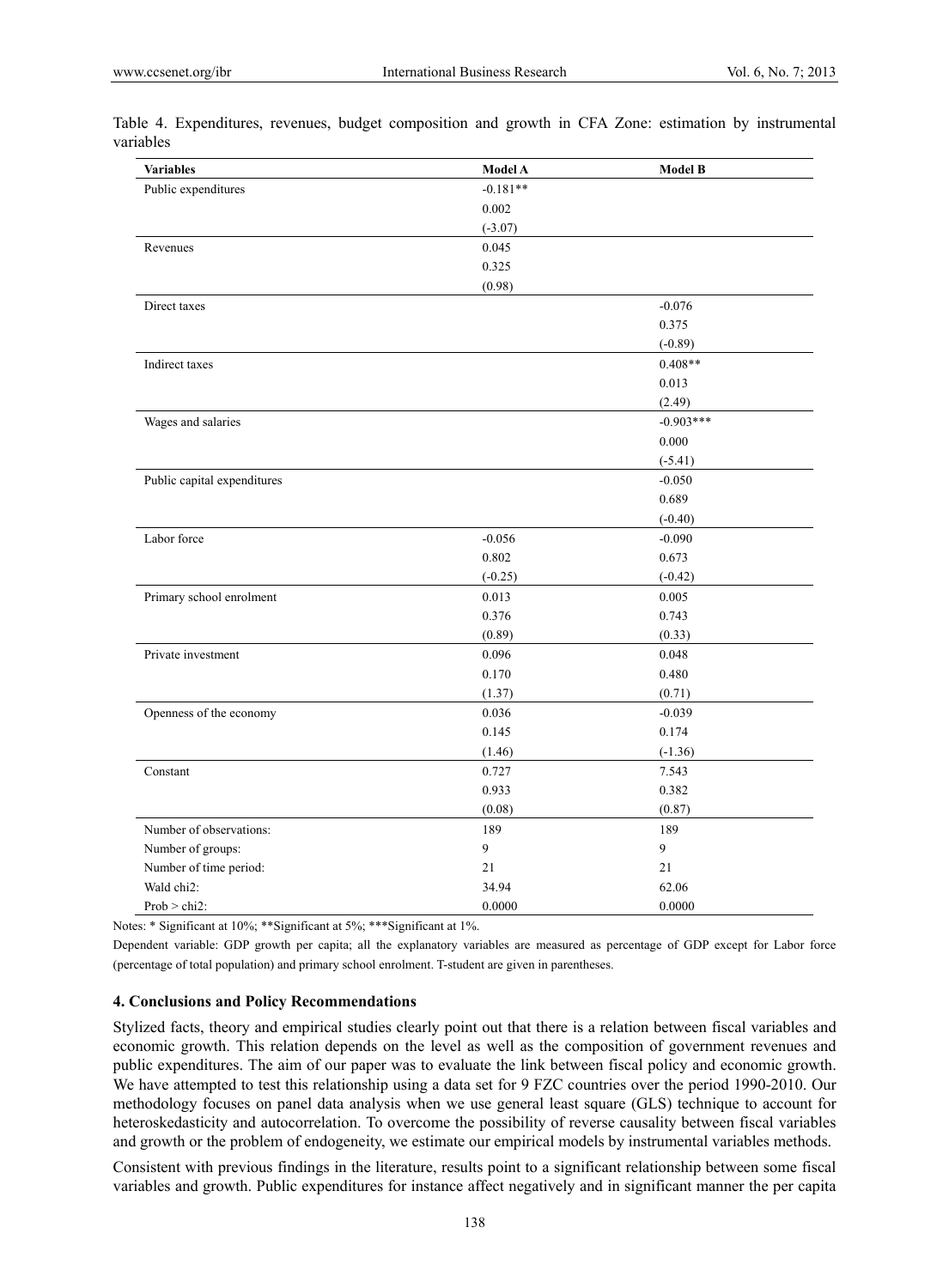growth rate. An increase of 1% of public spending decreases economic growth by 0.183%. This implies that a reduction in public expenditure could boost per capita growth. However, it is not the level of public expenditures in the context of FZC countries which is problematic but its misallocation. The composition of public expenditure also matter in the economic growth process. Wages and salaries distort significantly growth. The value of the parameter is 0.636 and it is significant at 1% level. Wages and salaries can be considered as unproductive expenditures in FZC countries. Thus reductions in the public sector wage bill are not harmful for growth for the sample as a whole. However, there is a positive but not significant association between public capital expenditure and growth; there is therefore a need to reallocate resources to more productive items. On the revenue side, the study finds that fiscal variables have the expected sign but are not statistically significant except for indirect taxes. According to our results, indirect taxes are key factor affecting growth in FZC countries. A one percent increase of indirect taxes could raise growth by 0.144%. This highlights the fact that the level of taxation is still low. The positive and not significant relation between direct taxes and growth could be viewed as the confirmation of this intuition. Governments authorities of the sample set still have a flexibility to increase the amount of direct taxes. Finally, accounting for endogeneity issue does not improve the analysis. The fiscal variables- economic growth nexus does not significantly change the previous results.

#### **References**

- Afonso, A., & Furceri, D. (2008). Governement size composition, volatility and economic growth. *European Central Bank Working Paper* 849.
- Alesina, A., & Ardagna, S. (1998). Tales of fiscal adjustment. *Economic Policy: a European Forum*, *27,* 487-546. http://dx.doi.org/10.1111/1468-0327.00039
- Alesina, A., & Perotti, R. (1996). Fiscal adjustments in OECD countries: composition and macroeconomic effects. *IMF Working Paper* 70.
- Aschauer, D. A. (2000). Do states optimize? Public capital and economic growth. *Annals of Regional Science, 34*, 343-363. http://dx.doi.org/10.1007/s001689900016
- Barro, R. J. (1990). Government spending in a simple model of endogenous growth. *Journal of Political Economy, 98*(1), 103-117. http://dx.doi.org/10.1086/261726
- Barro, R. J. (1997). *Determinants of economic growth: A Cross-Country Empirical Study*. Cambridge, MA: MIT Press.
- Bloom, D. E., Canning, D., & Sevilla, J. (2001). The effect of health on economic growth: theory and evidence. *National Bureau of Economic Research, Working Paper 8587*. National Bureau of Economic Research, Cambridge, MA.
- Carrère, C., & De Melo, J. (2012). Fiscal spending and economic growth: some stylized facts. *World Development, 40*(9), 1750-1761. http://dx.doi.org/10.1016/j.worlddev.2012.04.011
- Devarajan, S., Swaroop, V., & Zou, H. (1996). The composition of public expenditure and economic growth. *Journal of Monetary Economics, 37*, 313-344.
- Easterly, W., & Rebelo, S. (1993). Fiscal policy and economic growth: an empirical investigation. *NBER Working Paper* 4499. National Bureau of Economic Research, Cambridge, MA.
- Engen, E. M., & Skinner, J. (1996). Taxation and economic growth. *NBER Working Paper* 5826.
- Fatás, A. (2002). The effects of business cycles on growth. In Loayza, N., & Soto, R. (Eds.), *Economic Growth: Sources, Trends and Cycles*. Central Bank of Chile.
- Fiaschi, D. (1999). Growth and inequality in an endogenous fiscal policy model with taxes on labour and capital. *European Journal of Political Economy, 15*, 727-746. http://dx.doi.org/10.1016/S0176-2680(99)00038-5
- Folster, S., & Henrekson, M. (1997). Growth and the public sector: a critique of the critics. *IUI Working Paper Series,* No. 492.
- Gupta, S., Clements, B., Baldacci, E., & Mulas-Granados, C. (2005). Fiscal policy, expenditure consumption and growth in low-income countries. *Journal of International Money and Finance*, *24*, 441-463. http://dx.doi.org/10.1016/j.jimonfin.2005.01.004
- Hsieh, E., & Lai, K. (1994). Government spending and economic growth: the G7 experience. *Applied Economics, 26*(5), 535-542. http://dx.doi.org/10.1080/00036849400000022
- Jones, L. E., Manuelli, R. E., & Rossi, P. E. (1993). Optimal taxation in models of endogenous growth. *Journal*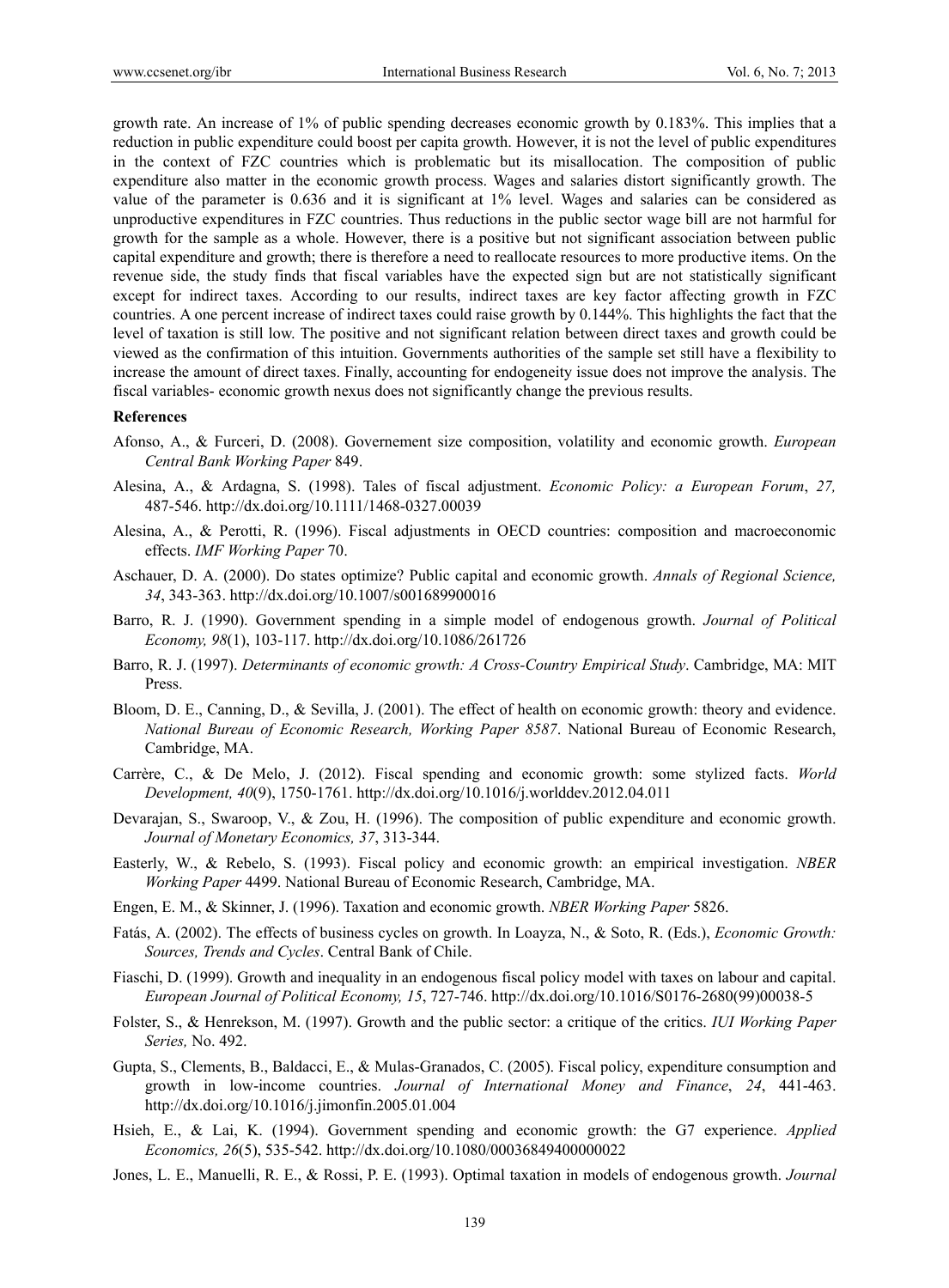*of Political Economy, 101*, 485-517. http://dx.doi.org/10.1086/261884

- Kneller, R., Bleaney, M., & Gemmell, N. (1999). Fiscal policy and growth: evidence from OECD countries. *Journal of Public Economics, 74*, 171-190. http://dx.doi.org/10.1016/S0047-2727(99)00022-5
- Levine, R., & Renelt, D. (1992). A sensitivity analysis of cross-country growth regressions. *American Economic Review, 82*(5), 942-963.
- Lucas, R. (1988). On the mechanism of economic development. *Journal of Monetary Economics*, *22*, 3-42. http://dx.doi.org/10.1016/0304-3932(88)90168-7
- Lucas, R. (1990). Supply-side economics: an analytical review. *Oxford Economic Papers, 42*(2), 293-316.
- Mendoza, E., Milesi-Ferretti, G., & Asea, P. (1997). On the effectiveness of tax policy in altering long-run growth: Harberger's superneutrality conjecture. *Journal of Public Economics, 66*(1), 99-126. http://dx.doi.org/10.1016/S0047-2727(97)00011-X
- Milesi-Ferretti, G. M., & Roubini, N. (1998). Growth effects of income and consumption taxes. *Journal of Money, Credit and Banking, 30*(4). http://dx.doi.org/10.2307/2601126
- Odedokun, M. O. (1997). Relative effects of public versus private investment spending on economic efficiency and growth in developing countries. *Applied Economics, 29*, 1325-1336. http://dx.doi.org/10.1080/00036849700000023
- Ojede, A., & Yamarik, S. (2012). Tax policy and state economic growth: the long-run and the short-run of it. *Economic Letters, 116*, 161-165. http://dx.doi.org/10.1016/j.econlet.2012.02.023
- Perotti, R. (1999). Fiscal policy in good times and bad. *Quarterly Journal of Economics, 114*(4), 1399-1436. http://dx.doi.org/10.1162/003355399556304
- Romer, P. (1990). Endogenous technological change. *Journal of Political Economy*, *98*(5), 71-102. http://dx.doi.org/10.1086/261725
- Sala-i-Martin, X. (1997). I just ran two million regressions. *American Economic Review, 87*(2), 178-183.
- Solow, R. M. (1956). A contribution to the theory of economic growth. *Quarterly Journal of Economics, 71*(1), 65-94. http://dx.doi.org/10.2307/1884513
- Stokey, N. L., & Rebelo, S. (1995). Growth effects of flat-rate taxes. *Journal of Political Economy, 103*, 519-550. http://dx.doi.org/10.1086/261993
- Summers, R., & Heston, A. (1988). A new set of international comparisons of real product and price levels: estimates for 130 countries. *Review of income and Wealth, 34*, 1-25. http://dx.doi.org/10.1111/j.1475-4991.1988.tb00558.x
- Swan, T. W. (1956). Economic growth and capital accumulation. *Economic Record, 32*(3), 334-361. http://dx.doi.org/10.1111/j.1475-4932.1956.tb00434.x
- Uhlig, H., & Yanagawa, N. (1996). Increasing the capital income tax may lead to faster growth. *European Economic Review, 40*, 1521-1540. http://dx.doi.org/10.1016/0014-2921(96)00032-3
- Zagler, M., & Durnecker, G. (2003). Fiscal policy and economic growth. *Journal of Economic Surveys, 17*(3), 397-418. http://dx.doi.org/10.1111/1467-6419.00199

## **Notes**

Note 1. CFA Franc Zone is a monetary area with CFA as common currency. This area includes: Cameroon, Gabon, Equatorial Guinea, Central Africa Republic, Chad, Republic of Congo, Ivory- Coast, Benin, Burkina Faso, Mali, Senegal, Niger, Bissau- Guinea and Togo.

Note 2. I acknowledge the comments of Zamo Akono Christian and comments from the anonymous members of LAREA network.

Note 3. Even if the government could influence the rate of population growth, for example by reducing infant mortality or encouraging child-bearing, this would not affect the long-run growth rate of per capita income (Kneller et al., 1999).

Note 4. If the returns to scale do not decline over time due to non-decreasing returns to scale in reproducible factors of production.

Note 5. Jones et al. (1993); Stokey and Rebelo, (1995); Mendoza et al., (1997).